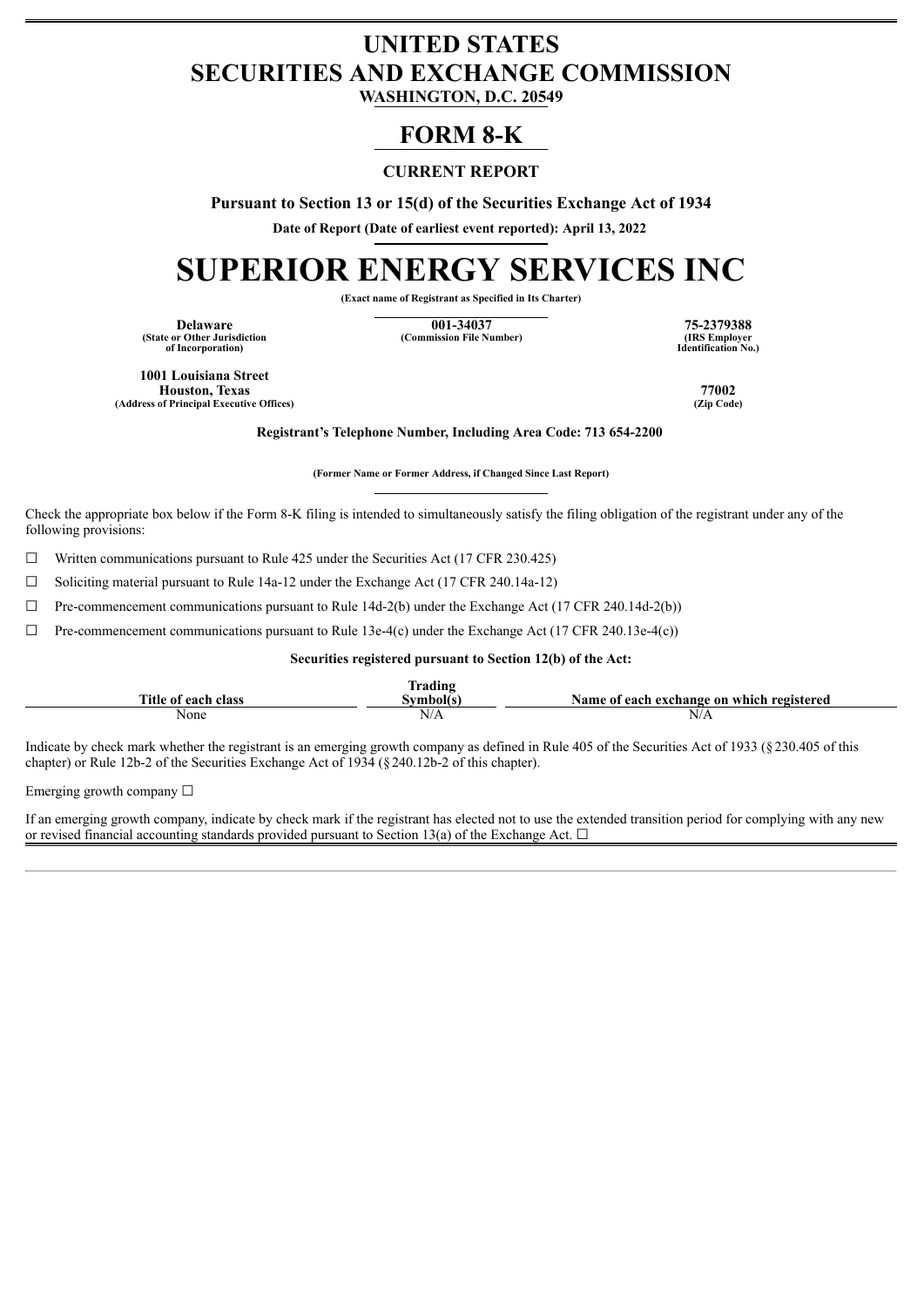#### **Item 5.07 Submission of Matters to a Vote of Security Holders.**

#### Results of Annual Meeting of Stockholders

On April 13, 2022, Superior Energy Services, Inc. (the "Company") held its Annual Meeting of Stockholders (the "Meeting"). Of the 19,998,695 shares of Class A common stock outstanding and entitled to vote as of the record date, 16,619,816 shares, or approximately 83%, were present in person or represented by proxy at the Meeting. At the Meeting, the Company's stockholders approved all of the nominees, specifically the election of each of Joseph Citarrella, Daniel E. Flores, Michael Y. McGovern, Brian K. Moore, Julie J. Robertson, Krishna Shivram and Timothy J. Winfrey as a director to hold office until the Company's annual meeting of stockholders in 2023 and until their respective successor is duly elected and qualified or until their earlier death, resignation or removal.

The final results of the voting on the matters submitted to the stockholders were as follows:

|                       | Votes Cast For |                 |          |
|-----------------------|----------------|-----------------|----------|
| Election of Directors | Number         | % of Votes Cast | Withheld |
| Joseph Citarrella     | 16,336,026     | 98.29%          | 283,790  |
| Daniel E. Flores      | 16,336,026     | 98.29%          | 283,790  |
| Michael Y. McGovern   | 16, 335, 253   | 98.29%          | 284,563  |
| Brian K. Moore        | 16,609,302     | 99.94%          | 10.514   |
| Julie J. Robertson    | 16,342,009     | 98.33%          | 277,807  |
| Krishna Shivram       | 16,335,230     | 98.29%          | 284.586  |
| Timothy J. Winfrey    | 16,341,932     | 98.33%          | 277,884  |

There were no votes cast against, abstentions or broker non-votes.